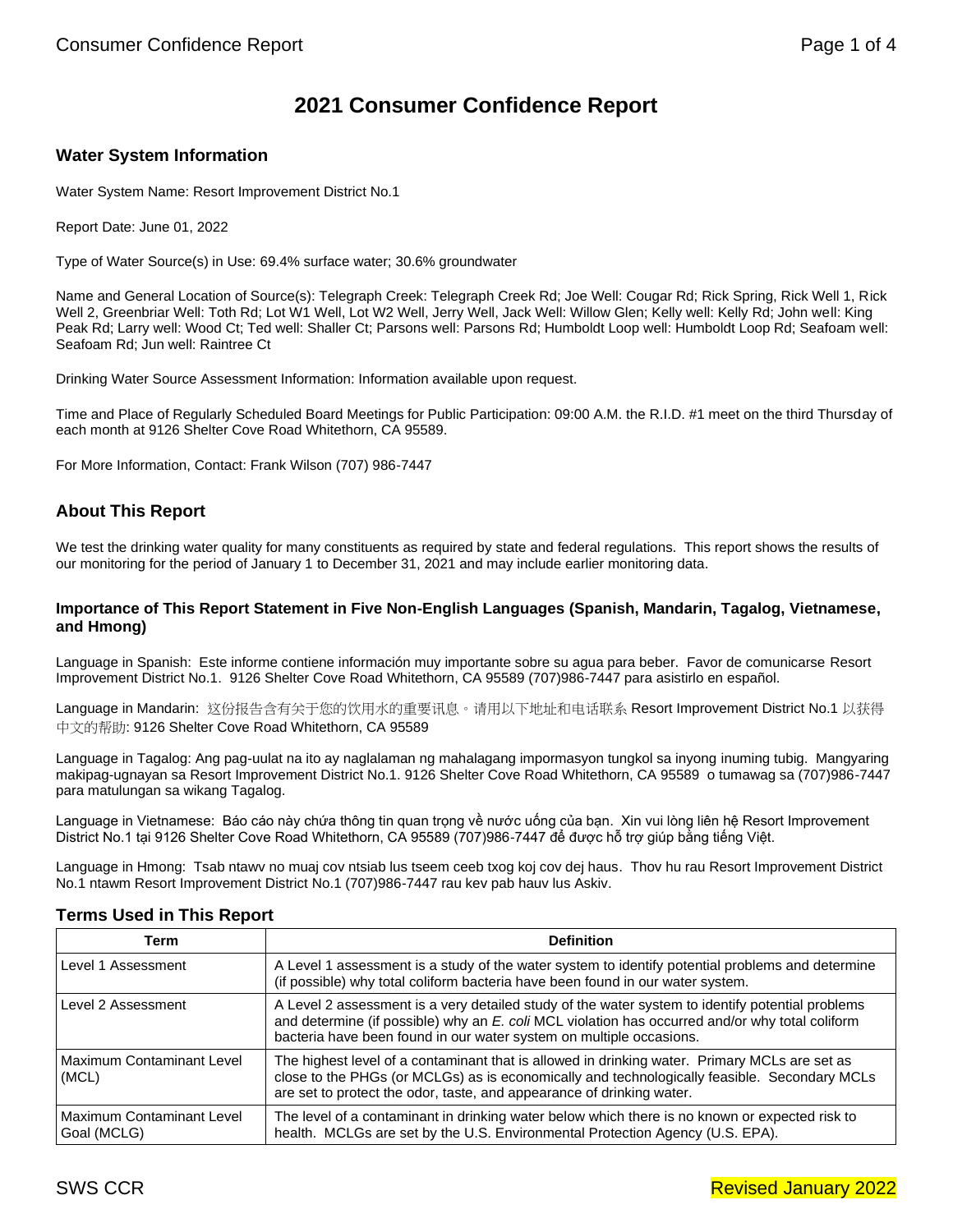| Term                                                | <b>Definition</b>                                                                                                                                                                                         |
|-----------------------------------------------------|-----------------------------------------------------------------------------------------------------------------------------------------------------------------------------------------------------------|
| Maximum Residual Disinfectant<br>Level (MRDL)       | The highest level of a disinfectant allowed in drinking water. There is convincing evidence that<br>addition of a disinfectant is necessary for control of microbial contaminants.                        |
| Maximum Residual Disinfectant<br>Level Goal (MRDLG) | The level of a drinking water disinfectant below which there is no known or expected risk to health.<br>MRDLGs do not reflect the benefits of the use of disinfectants to control microbial contaminants. |
| <b>Primary Drinking Water</b><br>Standards (PDWS)   | MCLs and MRDLs for contaminants that affect health along with their monitoring and reporting<br>requirements, and water treatment requirements.                                                           |
| <b>Public Health Goal</b><br>(PHG)                  | The level of a contaminant in drinking water below which there is no known or expected risk to<br>health. PHGs are set by the California Environmental Protection Agency.                                 |
| <b>Regulatory Action Level</b><br>(AL)              | The concentration of a contaminant which, if exceeded, triggers treatment or other requirements<br>that a water system must follow.                                                                       |
| Secondary Drinking Water<br>Standards (SDWS)        | MCLs for contaminants that affect taste, odor, or appearance of the drinking water. Contaminants<br>with SDWSs do not affect the health at the MCL levels.                                                |
| <b>Treatment Technique</b><br>(TT)                  | A required process intended to reduce the level of a contaminant in drinking water.                                                                                                                       |
| Variances and Exemptions                            | Permissions from the State Water Resources Control Board (State Board) to exceed an MCL or<br>not comply with a treatment technique under certain conditions.                                             |
| <b>ND</b>                                           | Not detectable at testing limit.                                                                                                                                                                          |
| ppm                                                 | parts per million or milligrams per liter (mg/L)                                                                                                                                                          |
| ppb                                                 | parts per billion or micrograms per liter (µg/L)                                                                                                                                                          |
| ppt                                                 | parts per trillion or nanograms per liter (ng/L)                                                                                                                                                          |
| ppq                                                 | parts per quadrillion or picogram per liter (pg/L)                                                                                                                                                        |
| pCi/L                                               | picocuries per liter (a measure of radiation)                                                                                                                                                             |

### **Sources of Drinking Water and Contaminants that May Be Present in Source Water**

The sources of drinking water (both tap water and bottled water) include rivers, lakes, streams, ponds, reservoirs, springs, and wells. As water travels over the surface of the land or through the ground, it dissolves naturally occurring minerals and, in some cases, radioactive material, and can pick up substances resulting from the presence of animals or from human activity.

Contaminants that may be present in source water include:

- Microbial contaminants, such as viruses and bacteria, that may come from sewage treatment plants, septic systems, agricultural livestock operations, and wildlife.
- Inorganic contaminants, such as salts and metals, that can be naturally occurring or result from urban stormwater runoff, industrial or domestic wastewater discharges, oil and gas production, mining, or farming.
- Pesticides and herbicides, that may come from a variety of sources such as agriculture, urban stormwater runoff, and residential uses.
- Organic chemical contaminants, including synthetic and volatile organic chemicals, that are byproducts of industrial processes and petroleum production, and can also come from gas stations, urban stormwater runoff, agricultural application, and septic systems.
- Radioactive contaminants, that can be naturally occurring or be the result of oil and gas production and mining activities.

### **Regulation of Drinking Water and Bottled Water Quality**

In order to ensure that tap water is safe to drink, the U.S. EPA and the State Board prescribe regulations that limit the amount of certain contaminants in water provided by public water systems. The U.S. Food and Drug Administration regulations and California law also establish limits for contaminants in bottled water that provide the same protection for public health.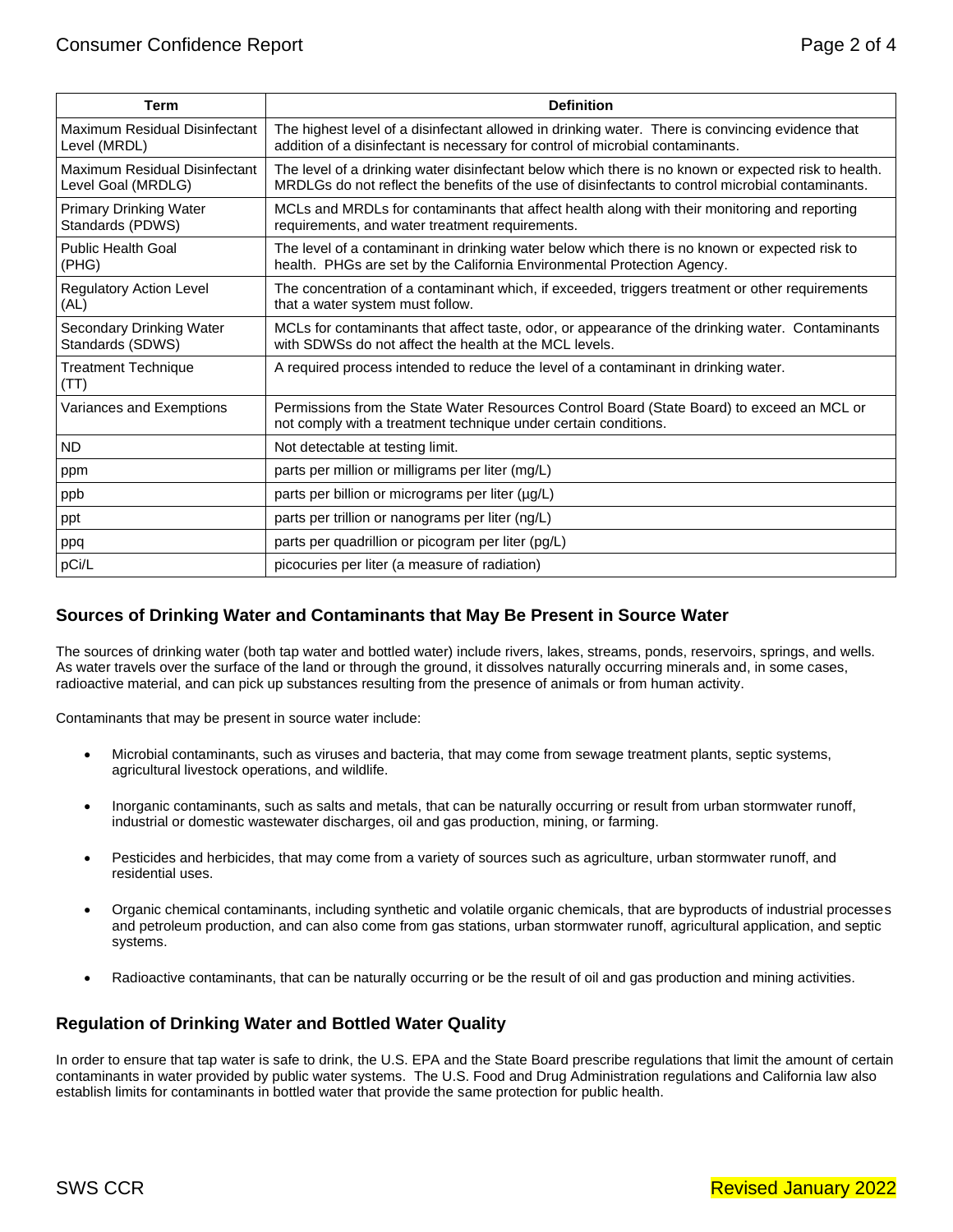## **About Your Drinking Water Quality**

Tables 1, 2, 3, 4, 5, 6, and 8 list all of the drinking water contaminants that were detected during the most recent sampling for the constituent. The presence of these contaminants in the water does not necessarily indicate that the water poses a health risk. The State Board allows us to monitor for certain contaminants less than once per year because the concentrations of these contaminants do not change frequently. Some of the data, though representative of the water quality, are more than one year old. Any violation of an AL, MCL, MRDL, or TT is asterisked. Additional information regarding the violation is provided later in this report.

### **Table 1. Sampling Results Showing the Detection of Coliform Bacteria**

### **Table 1.A. Compliance with Total Coliform MCL between January 1, 2021 and June 30, 2021 (inclusive)**

| Microbiological<br><b>Contaminants</b> | <b>Highest No. of</b><br><b>Detections</b> | No. of<br><b>Months in</b><br><b>Violation</b> | <b>MCL</b>                  | <b>MCLG</b> | <b>Typical Source of</b><br><b>Bacteria</b> |
|----------------------------------------|--------------------------------------------|------------------------------------------------|-----------------------------|-------------|---------------------------------------------|
| <b>Total Coliform Bacteria</b>         |                                            | U                                              | positive monthly sample (a) | 0           | Naturally present in the<br>environment     |
| Fecal Coliform and E.<br>coli          | 0                                          | U                                              | 0                           | None        | Human and animal<br>fecal waste             |

(a) For systems collecting fewer than 40 samples per month: two or more positively monthly samples is a violation of the total coliform MCL

### **Table 2. Sampling Results Showing the Detection of Lead and Copper**

Complete if lead or copper is detected in the last sample set.

| Copper<br>and<br>ead | Date<br>Sample         | ဖ္မ<br>$\bullet$<br>ъ<br>Collecte<br>Sam<br>đ<br><u>9</u> | <b>Detected</b><br>ercentile<br>Level<br>90 <sup>th</sup> | <b>Sites</b><br>ding<br>မီ<br>o<br>Z<br>й<br>Ш | ⋖   | <b>UHQ</b> | <u>olo</u><br>ᢎ<br>ත<br>O)<br>Ξ<br>amp<br>ō<br><b>Reques</b><br>ωĭ<br>o<br>Z | <b>Typical Source</b><br>Contaminant<br>Source                                                                                         |
|----------------------|------------------------|-----------------------------------------------------------|-----------------------------------------------------------|------------------------------------------------|-----|------------|------------------------------------------------------------------------------|----------------------------------------------------------------------------------------------------------------------------------------|
| Lead<br>(ppb)        | $6/20/20 -$<br>6/23/20 | 10                                                        | <b>ND</b>                                                 | None                                           | 15  | 0.2        | <b>Not</b><br>applicable                                                     | Internal corrosion of household water<br>plumbing systems; discharges from<br>industrial manufacturers; erosion of<br>natural deposits |
| Copper<br>(ppm)      | $6/20/20 -$<br>6/23/20 | 10                                                        | 0.170                                                     | None                                           | 1.3 | 0.3        | <b>Not</b><br>applicable                                                     | Internal corrosion of household<br>plumbing systems; erosion of natural<br>deposits; leaching from wood<br>preservatives               |

### **Table 3. Sampling Results for Sodium and Hardness**

| <b>Chemical or</b><br><b>Constituent (and</b><br>reporting units) | Sample Date             | Level<br><b>Detected</b> | Range of<br><b>Detections</b> | <b>MCL</b> | <b>PHG</b><br>(MCLG) | <b>Typical Source of</b><br><b>Contaminant</b>                                                                                |
|-------------------------------------------------------------------|-------------------------|--------------------------|-------------------------------|------------|----------------------|-------------------------------------------------------------------------------------------------------------------------------|
| Sodium (ppm)                                                      | $5/11/21 -$<br>10/26/21 | 8.5                      | $7.6 - 8.5$                   | None       | None                 | Salt present in the water and<br>is generally naturally occurring                                                             |
| Hardness (ppm)                                                    | $5/11/21 -$<br>9/16/21  | 210                      | $0.12 - 210$                  | None       | None                 | Sum of polyvalent cations<br>present in the water, generally<br>magnesium and calcium, and<br>are usually naturally occurring |